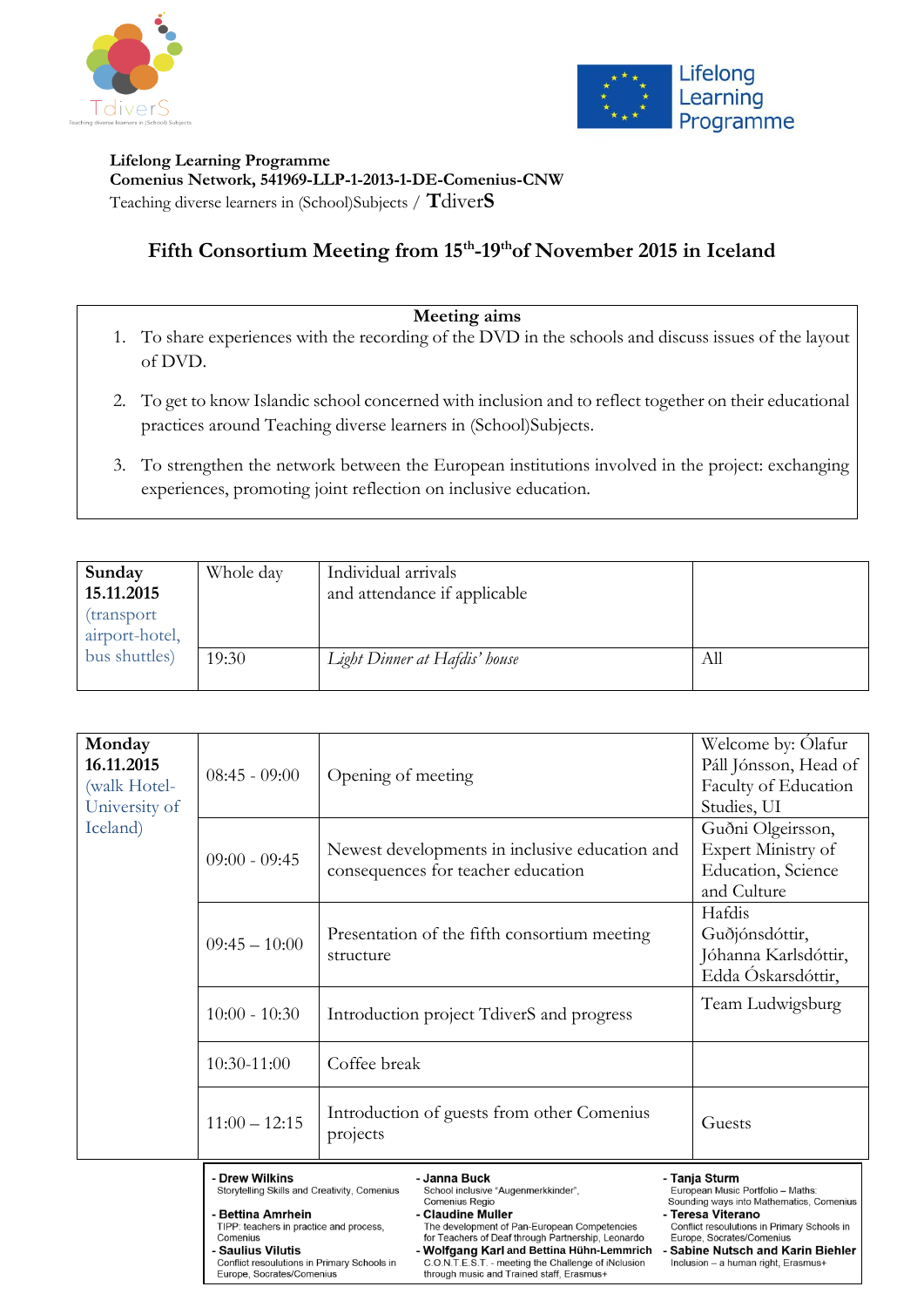



**Lifelong Learning Programme Comenius Network, 541969-LLP-1-2013-1-DE-Comenius-CNW** Teaching diverse learners in (School)Subjects / **T**diver**S**

### **Fifth Consortium Meeting from 15th -19thof November 2015 in Iceland**

|  | 12: 15-12:45 | News and changes in the project<br>(DVD Production) | Team Ludwigsburg<br>(Handout Daniel)                                                     |                                                                                           |
|--|--------------|-----------------------------------------------------|------------------------------------------------------------------------------------------|-------------------------------------------------------------------------------------------|
|  |              | $12:45 - 13:45$                                     | Lunch at the University                                                                  |                                                                                           |
|  |              | $13:45 - 15:00$                                     | Networking with other Comenius<br>projects/World Coffee                                  | All                                                                                       |
|  |              | $15:00 - 16:30$                                     | Discussion group: Process with Experience with<br>video production of inclusive practice | All                                                                                       |
|  |              | $16:45 - 17:45$                                     | Option 1: Walk and talk (reflection)<br>Option 2: Move and think (reflection)            | All                                                                                       |
|  |              | $17:45 - 19:30$                                     | Literature review and progress report assessment                                         | Only TdiverS Project<br>Partners<br>Justin Powell<br>Michelle Brendel<br>Team Ludwigsburg |
|  |              | 19:30                                               | Dinner                                                                                   |                                                                                           |

| Tuesday<br>17.11.2015<br>(transport to<br>schools via<br>bus)<br>(transport to<br>University of<br>Iceland) | $08:00 - 13:00$ | School visit including discussion groups (2)<br>groups in different schools) | All |
|-------------------------------------------------------------------------------------------------------------|-----------------|------------------------------------------------------------------------------|-----|
|                                                                                                             | $13:00 - 14:30$ | Lunch                                                                        |     |
|                                                                                                             | $14:30 - 16:00$ | Presentation and discussion of the video<br>sequences $(1)$                  | All |
|                                                                                                             | $16:00 - 16:15$ | Coffee Break                                                                 |     |
|                                                                                                             | $16:15 - 18:00$ | Presentation and discussion of the video<br>sequences $(2)$                  | All |